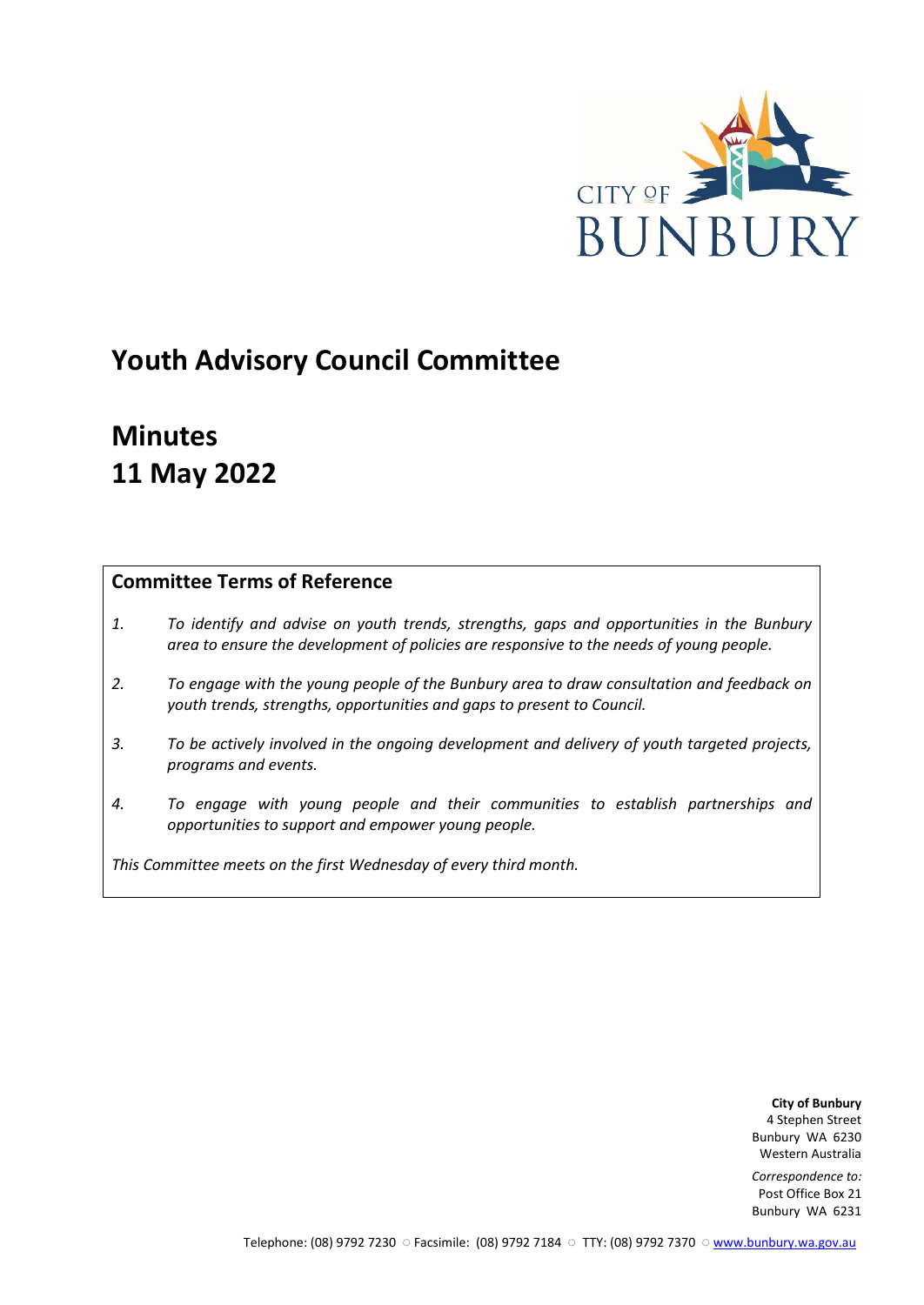# **Table of Contents**

| Item No |      | Subject | Page No |
|---------|------|---------|---------|
| 1.      |      |         |         |
| 2.      |      |         |         |
| 3.      |      |         |         |
| 4.      |      |         |         |
|         | 4.1  |         |         |
|         | 4.2  |         |         |
| 5.      |      |         |         |
| 6.      |      |         |         |
| 7.      |      |         |         |
| 8.      |      |         |         |
|         | 8.1  |         |         |
|         | 8.2  |         |         |
|         | 8.3  |         |         |
| 9.      |      |         |         |
| 10.     |      |         |         |
|         | 10.1 |         |         |
|         | 10.2 |         |         |
|         |      |         |         |
|         |      |         |         |
|         | 12.1 |         |         |
|         | 12.2 |         |         |
|         |      |         |         |
| 14.     |      |         |         |
|         |      |         |         |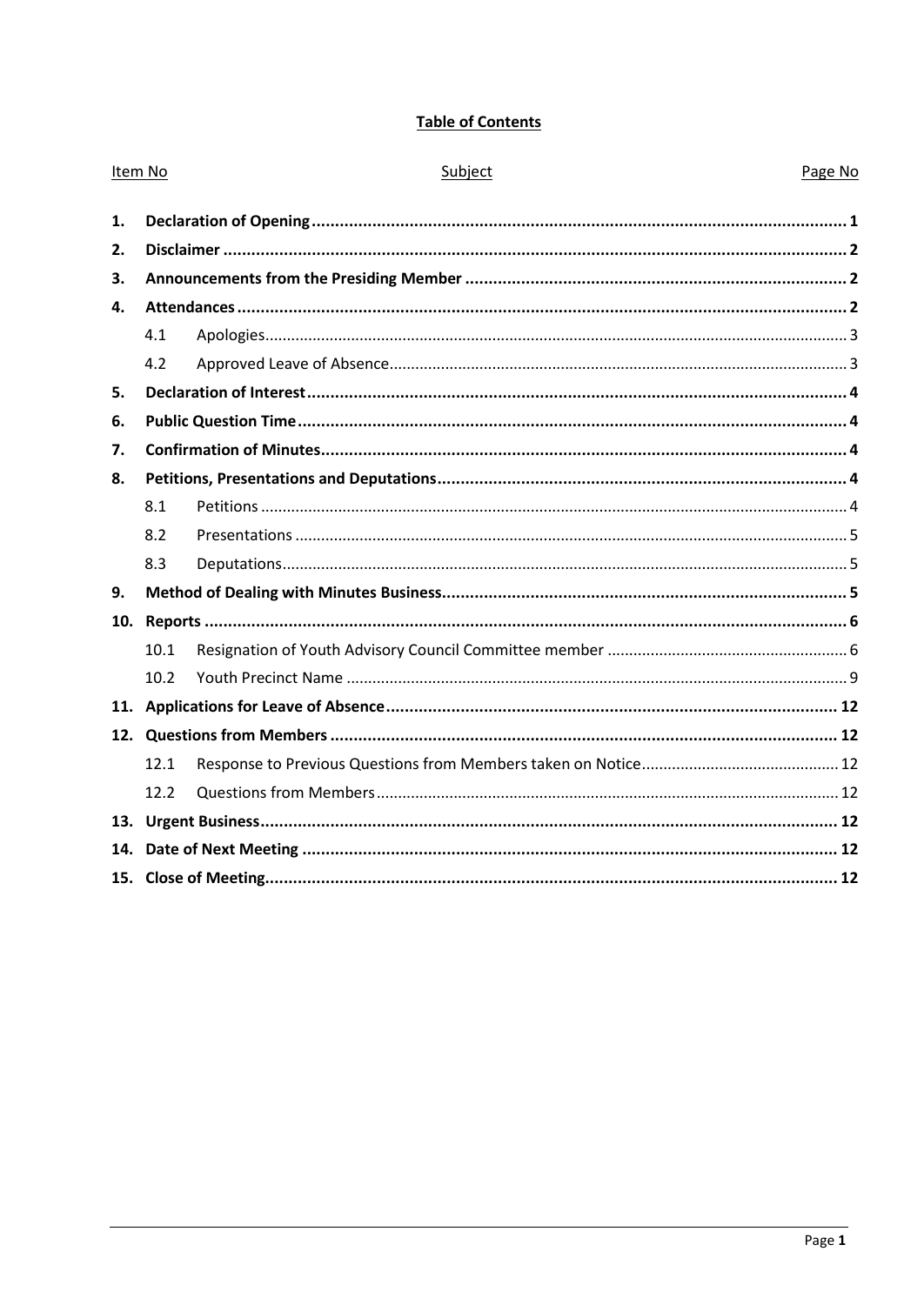# **Acknowledgement of Country**

\_\_\_\_\_\_\_\_\_\_\_\_\_\_\_\_\_\_\_\_\_\_\_\_\_\_\_\_\_\_\_\_\_\_\_\_\_\_\_\_\_\_\_\_\_\_\_\_\_\_\_\_\_\_\_\_\_\_\_\_\_\_\_\_\_\_\_\_\_\_\_\_\_\_\_\_\_\_\_\_\_\_\_\_\_\_\_\_\_\_\_\_\_\_\_

We acknowledge the Traditional Custodians of this land, the Wardandi Noongar people, and pay our respects to Elders past, present and future.

# **Vision**

Bunbury: welcoming and full of opportunities.

# **Organisational Values**

# #WEARECOB

|                         | We are one team<br>We keep each other safe         |
|-------------------------|----------------------------------------------------|
| <b>WE ARE COMMUNITY</b> | We display empathy and respect                     |
|                         | We have fun and celebrate our successes            |
|                         | We work together to achieve great outcomes         |
|                         | We are open to opportunities                       |
|                         | We actively listen and think things through        |
| <b>WE ARE OPEN</b>      | We are inclusive and treat everyone equally        |
|                         | We are honest and open in our communications       |
|                         | We are open to feedback to improve our performance |
|                         | We lead the change, we own it                      |
|                         | We trust and empower each other                    |
| <b>WE ARE BRAVE</b>     | We have the difficult conversations early          |
|                         | We hold ourselves to the highest standard          |
|                         | We have the courage to improve and simplify        |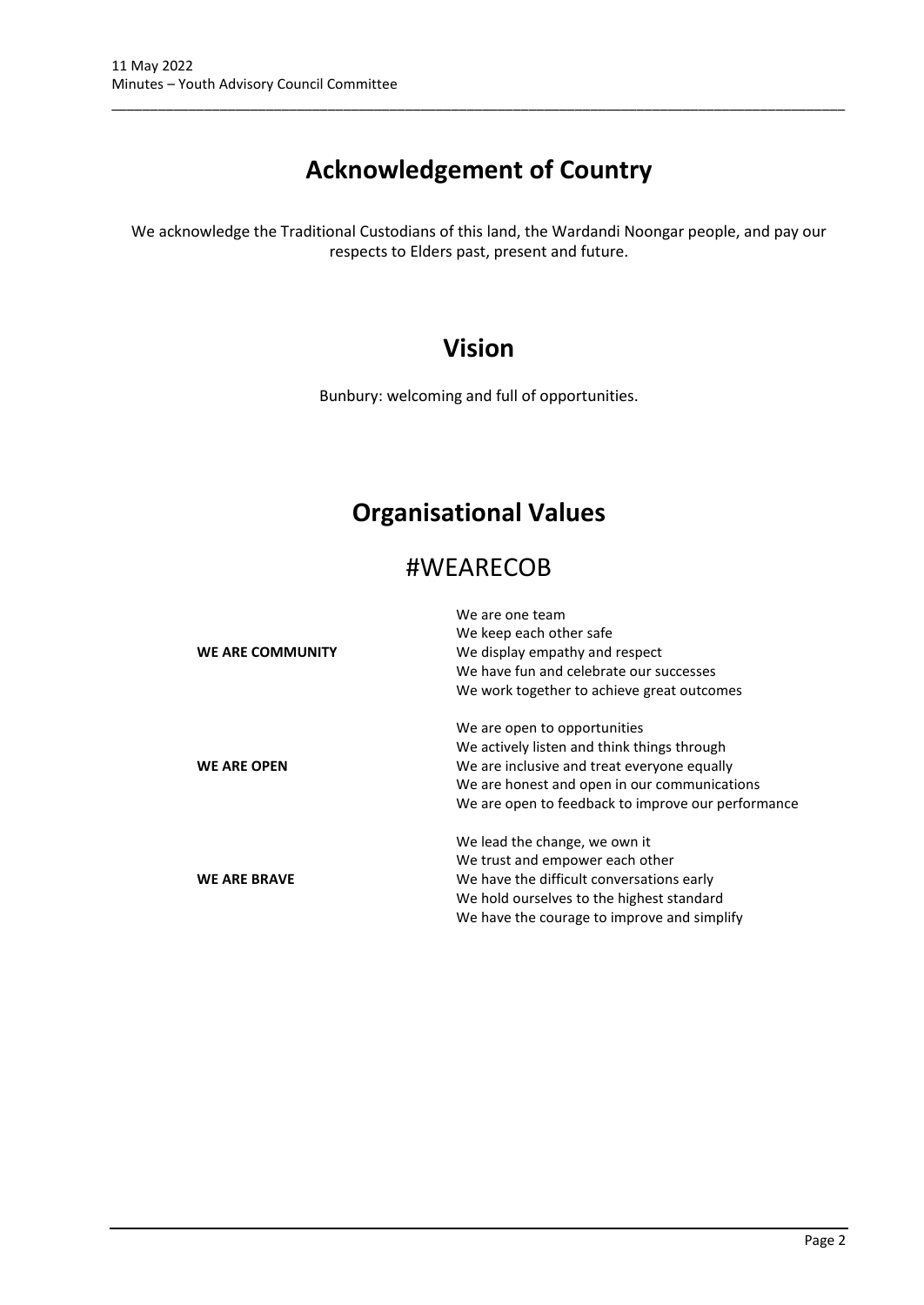

# **Youth Advisory Council Committee Meeting**

# **Minutes**

**11 May 2022**

Members of the public to note that recommendations made by this committee are not final and will be subject to adoption (or otherwise) at a future meeting of the Bunbury City Council.

## <span id="page-3-0"></span>**1. Declaration of Opening**

The Presiding Member, Bella Burgemeister, declared the meeting open at 4.37pm and and in doing so acknowledged the Traditional Custodians of this land, the Wardandi Noongar People, and paid his respects to Elders past, present and emerging.

Nominations were called for the position of Presiding Member for the period 11 May to 6 July 2022 (inclusive).

#### **Recommendation:**

That the YAC appoint Mikaela Kerwin as Presiding Member for the period 11 May to 6 July 2022 (inclusive).

#### **Outcome of the Meeting held 11 May 2022**

The recommendation (as printed) was moved Rylee Hewitt, seconded Daisy Pilsworth.

#### **Committee Decision**

That the YAC appoint Mikaela Kerwin as Presiding Member for the period 11 May to 6 July 2022 (inclusive).

CARRIED 5 votes "for" / Nil votes "against"

Mikaela Kerwin took over as Presiding Member for the remainder of the meeting.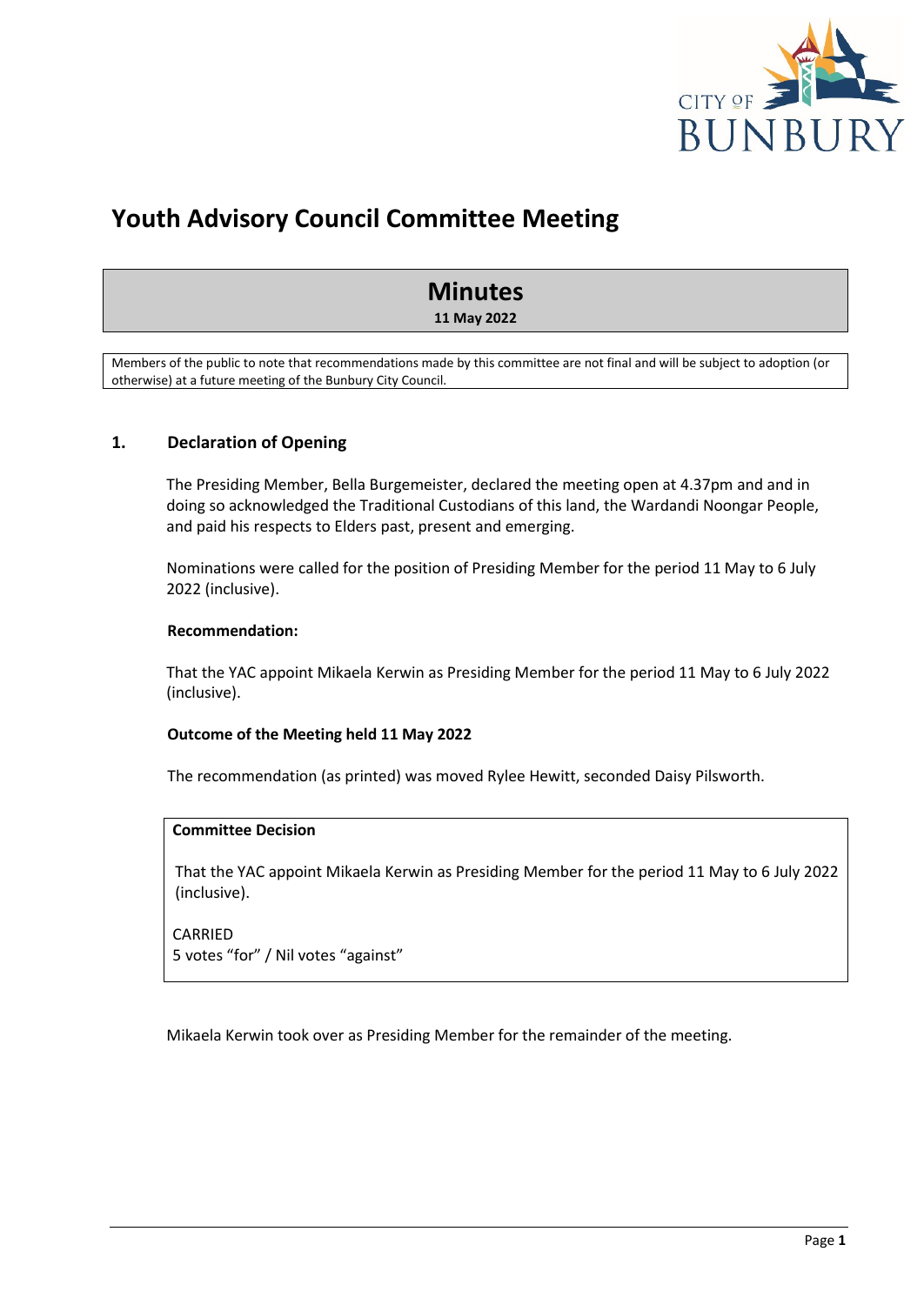The Presiding Member advised that she approved the attendance of Scarlett Brown at the meeting via telephone in accordance with Regulation 14C(2) of the *Local Government (Administration) Regulations 1996*, which reads:

\_\_\_\_\_\_\_\_\_\_\_\_\_\_\_\_\_\_\_\_\_\_\_\_\_\_\_\_\_\_\_\_\_\_\_\_\_\_\_\_\_\_\_\_\_\_\_\_\_\_\_\_\_\_\_\_\_\_\_\_\_\_\_\_\_\_\_\_\_\_\_\_\_\_\_\_\_\_\_\_\_\_\_\_\_\_\_\_\_\_\_\_\_\_\_

*(2) A member of a council or committee may attend a meeting by electronic means if – (a) a public health emergency or a state of emergency exists in the whole or a part of the area of the district of a local government; and* 

*(b) because of the public health emergency or state of emergency, the member is unable, or considers it inappropriate, to be present in person at a meeting; and* 

*(c) the member is authorised to attend the meeting by electronic means by — (i) the mayor; or (ii) the president; or* 

*(iii) the council.*

Scarlett Brown is currently in self-isolation as required under the current health orders in regard to COVID-19, and is located at 32 Churchill Drive, South Bunbury. The Presiding Member has approved this arrangement in accordance with Regulation 14C (2)(c)(i).

# <span id="page-4-0"></span>**2. Disclaimer**

Not applicable to this committee.

## <span id="page-4-1"></span>**3. Announcements from the Presiding Member**

Mikaela thanked Bella for her time as Youth Mayor/Presiding Member for the last rotation.

Mikaela noted that at the Ordinary Council Meeting (OCM) held on Tuesday 17 May, there was an item for Council to adopt the City's first Climate Change policy. She suggested YAC should make a deputation in support of the policy, to be discussed at the close of the meeting.

The Presiding Member also encourage members to attend the OCM when Council considers the recommendation for the Youth Precinct name (item 10.1).

## <span id="page-4-2"></span>**4. Attendances**

#### *Committee Members:*

| <b>Member Name</b>  | <b>Representing</b>    |
|---------------------|------------------------|
| Bella Burgemeister  | <b>Youth Community</b> |
| Daisy Pilsworth     | <b>Youth Community</b> |
| Mikaela Kerwin      | <b>Youth Community</b> |
| Scarlett Brown      | <b>Youth Community</b> |
| <b>Rylee Hewitt</b> | <b>Youth Community</b> |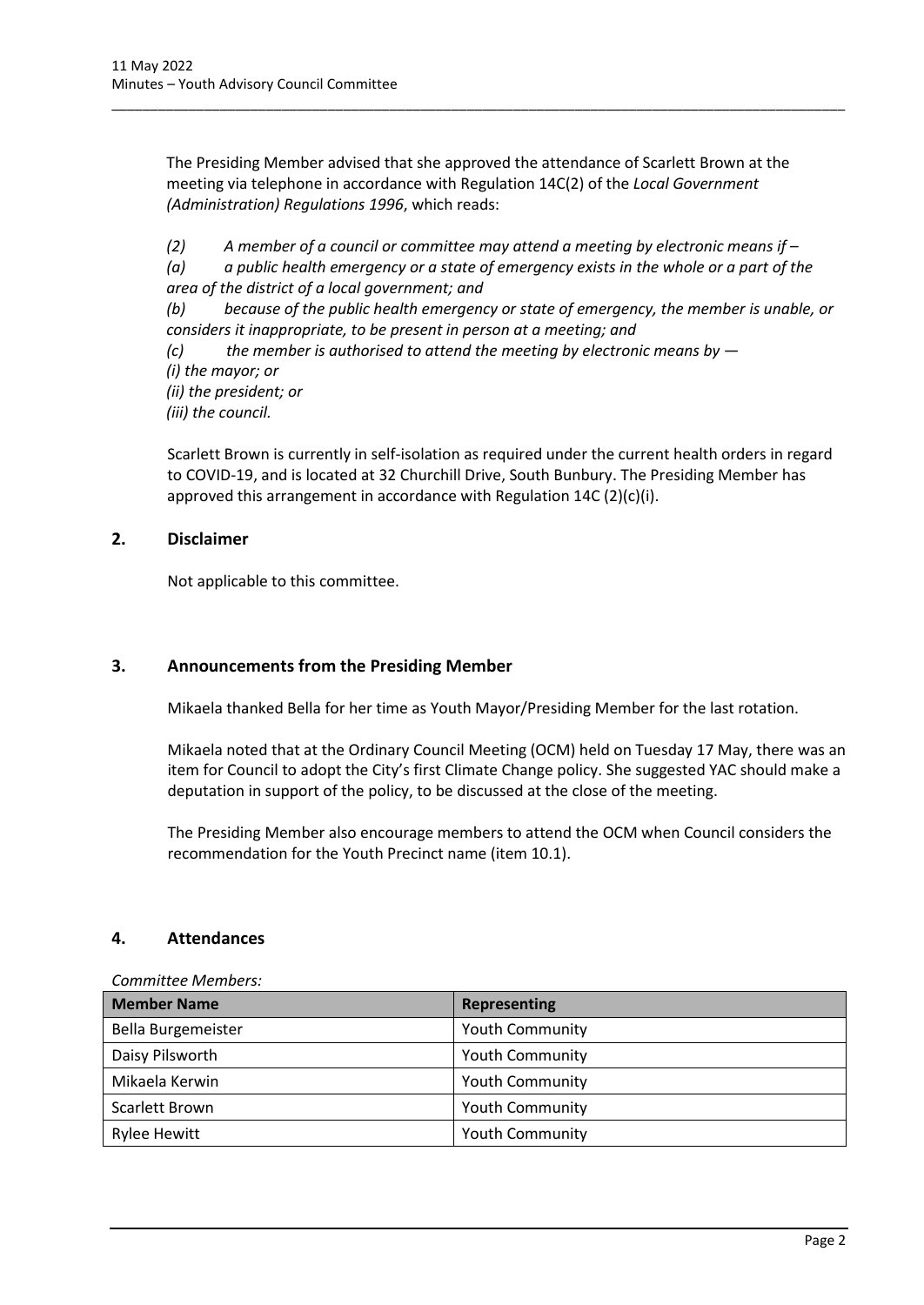*Ex-officio Members (non-voting):* 

| <b>Member Name</b> | Representing                     |
|--------------------|----------------------------------|
| l Cr Marina Quain  | Councillor Representative        |
| Cr Amanda Yip      | <b>Councillor Representative</b> |

\_\_\_\_\_\_\_\_\_\_\_\_\_\_\_\_\_\_\_\_\_\_\_\_\_\_\_\_\_\_\_\_\_\_\_\_\_\_\_\_\_\_\_\_\_\_\_\_\_\_\_\_\_\_\_\_\_\_\_\_\_\_\_\_\_\_\_\_\_\_\_\_\_\_\_\_\_\_\_\_\_\_\_\_\_\_\_\_\_\_\_\_\_\_\_

*Support Staff:*

| Name              | <b>Title</b>                          |
|-------------------|---------------------------------------|
| Danika Stevenson  | Senior Community Partnerships Officer |
| Elizabeth Denniss | <b>Manager Community Connections</b>  |

#### <span id="page-5-0"></span>**4.1 Apologies**

Apologies were received from Hannah, Gemma, Cory and Rennae. Ashlee was absent as she has resigned from the Committee.

## <span id="page-5-1"></span>**4.2 Approved Leave of Absence**

Nil.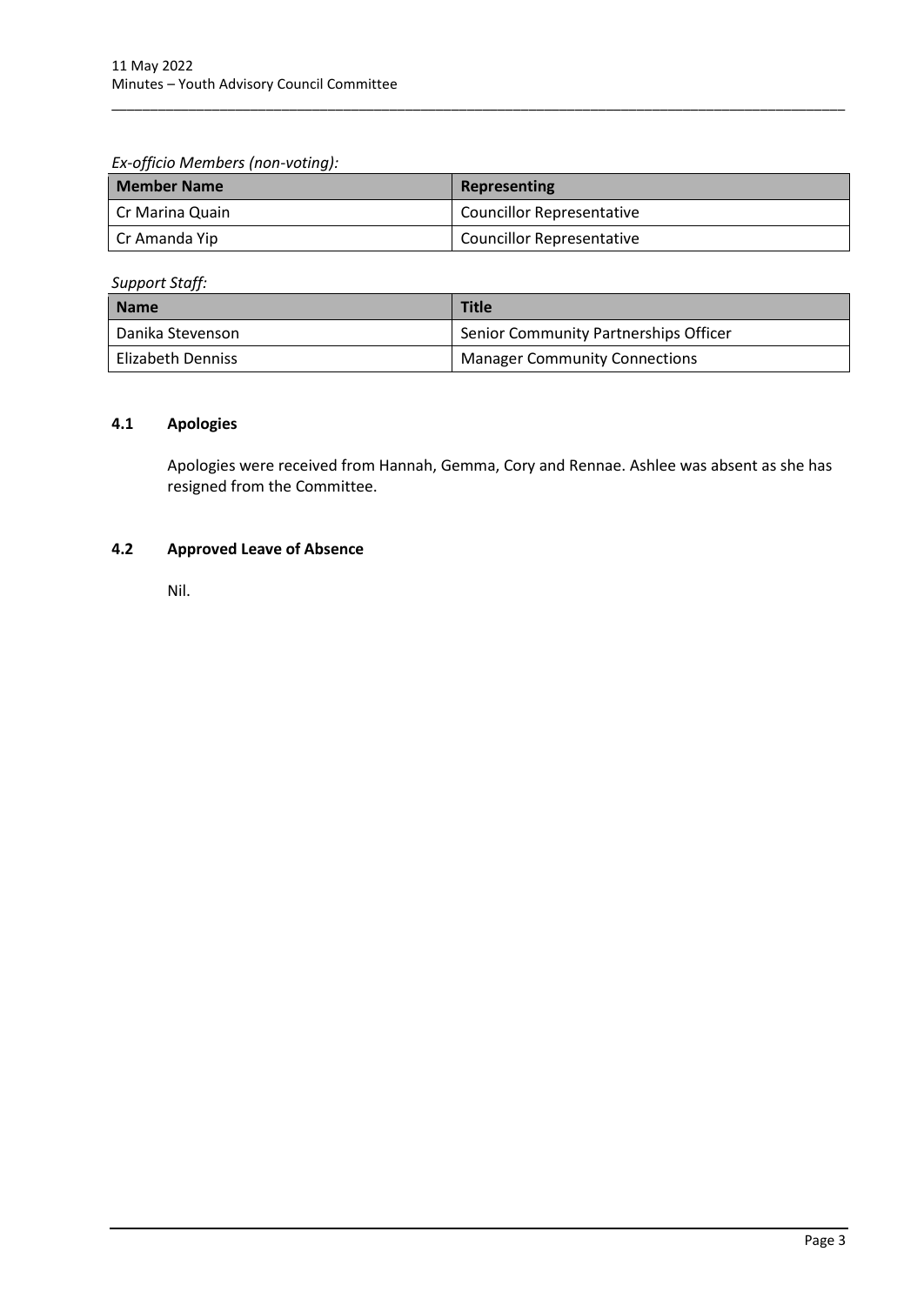## <span id="page-6-0"></span>**5. Declaration of Interest**

IMPORTANT: Committee members to complete a "Disclosure of Interest" form for each item on the Minutes in which they wish to disclose a financial/proximity/impartiality interest. They should give the form to the Presiding Member before the meeting commences. After the meeting, the form is to be forwarded to the Administration Services Section for inclusion in the Corporate Financial Disclosures Register.

\_\_\_\_\_\_\_\_\_\_\_\_\_\_\_\_\_\_\_\_\_\_\_\_\_\_\_\_\_\_\_\_\_\_\_\_\_\_\_\_\_\_\_\_\_\_\_\_\_\_\_\_\_\_\_\_\_\_\_\_\_\_\_\_\_\_\_\_\_\_\_\_\_\_\_\_\_\_\_\_\_\_\_\_\_\_\_\_\_\_\_\_\_\_\_

## <span id="page-6-1"></span>**6. Public Question Time**

Not applicable to this committee.

# <span id="page-6-2"></span>**7. Confirmation of Minutes**

The Minutes of the meeting of the Youth Advisory Council Committee Meeting held 1 December 2021 have been circulated.

#### **Recommendation**

The minutes of the Youth Advisory Council Committee Meeting held on 1 December 2021 are confirmed as a true and accurate record.

## **Outcome of the Meeting held 11 May 2022**

The recommendation (as printed) was moved Bella Burgemeister, seconded Rylee Hewitt.

#### **Committee Decision**

The minutes of the Youth Advisory Council Committee Meeting held on 1 December 2021 are confirmed as a true and accurate record.

CARRIED 5 votes "for" / Nil votes "against"

# <span id="page-6-3"></span>**8. Petitions, Presentations and Deputations**

#### <span id="page-6-4"></span>**8.1 Petitions**

Nil.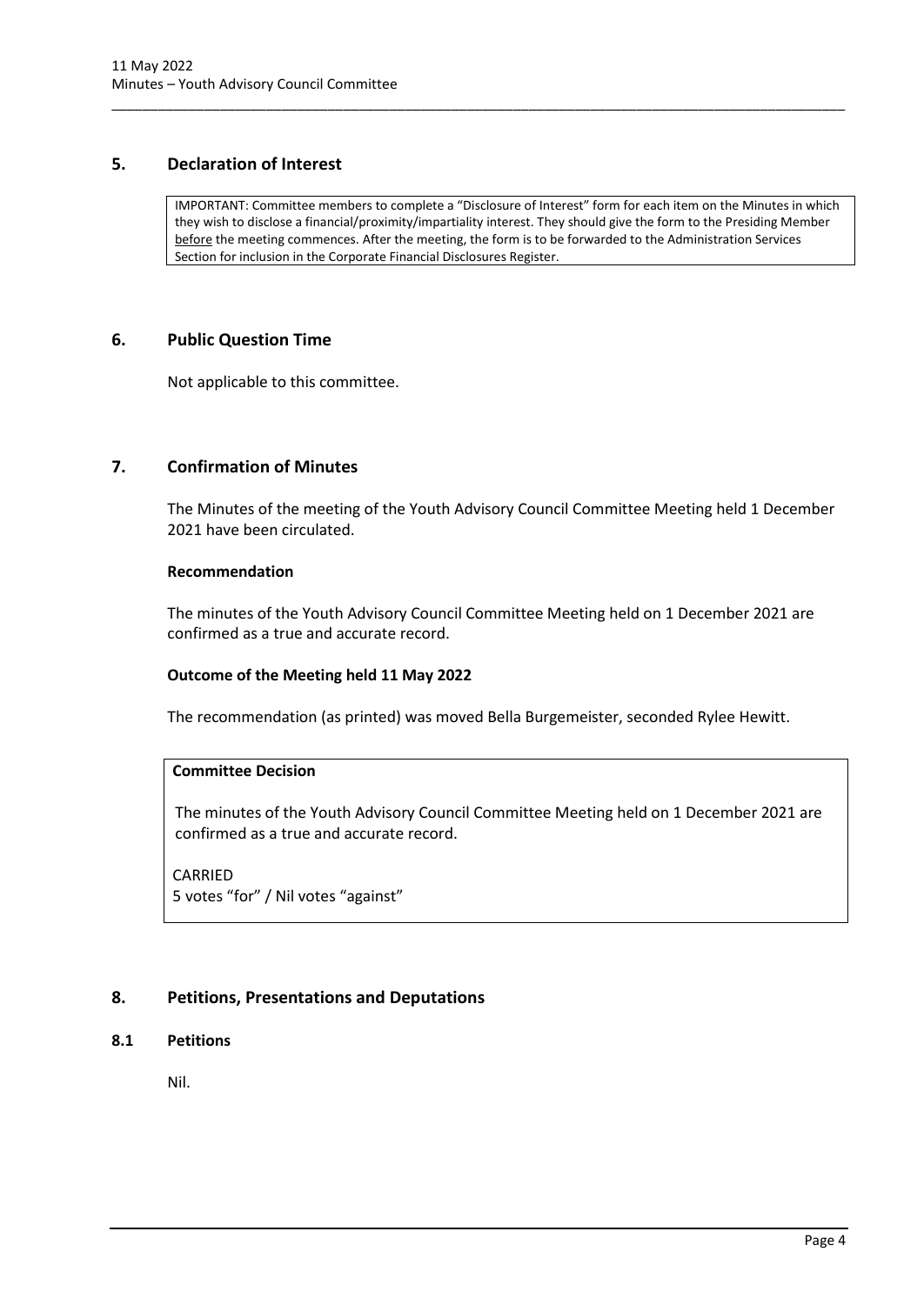#### <span id="page-7-0"></span>**8.2 Presentations**

Nil.

# <span id="page-7-1"></span>**8.3 Deputations**

Nil.

# <span id="page-7-2"></span>**9. Method of Dealing with Minutes Business**

Items are dealt with in the order that they appear.

\_\_\_\_\_\_\_\_\_\_\_\_\_\_\_\_\_\_\_\_\_\_\_\_\_\_\_\_\_\_\_\_\_\_\_\_\_\_\_\_\_\_\_\_\_\_\_\_\_\_\_\_\_\_\_\_\_\_\_\_\_\_\_\_\_\_\_\_\_\_\_\_\_\_\_\_\_\_\_\_\_\_\_\_\_\_\_\_\_\_\_\_\_\_\_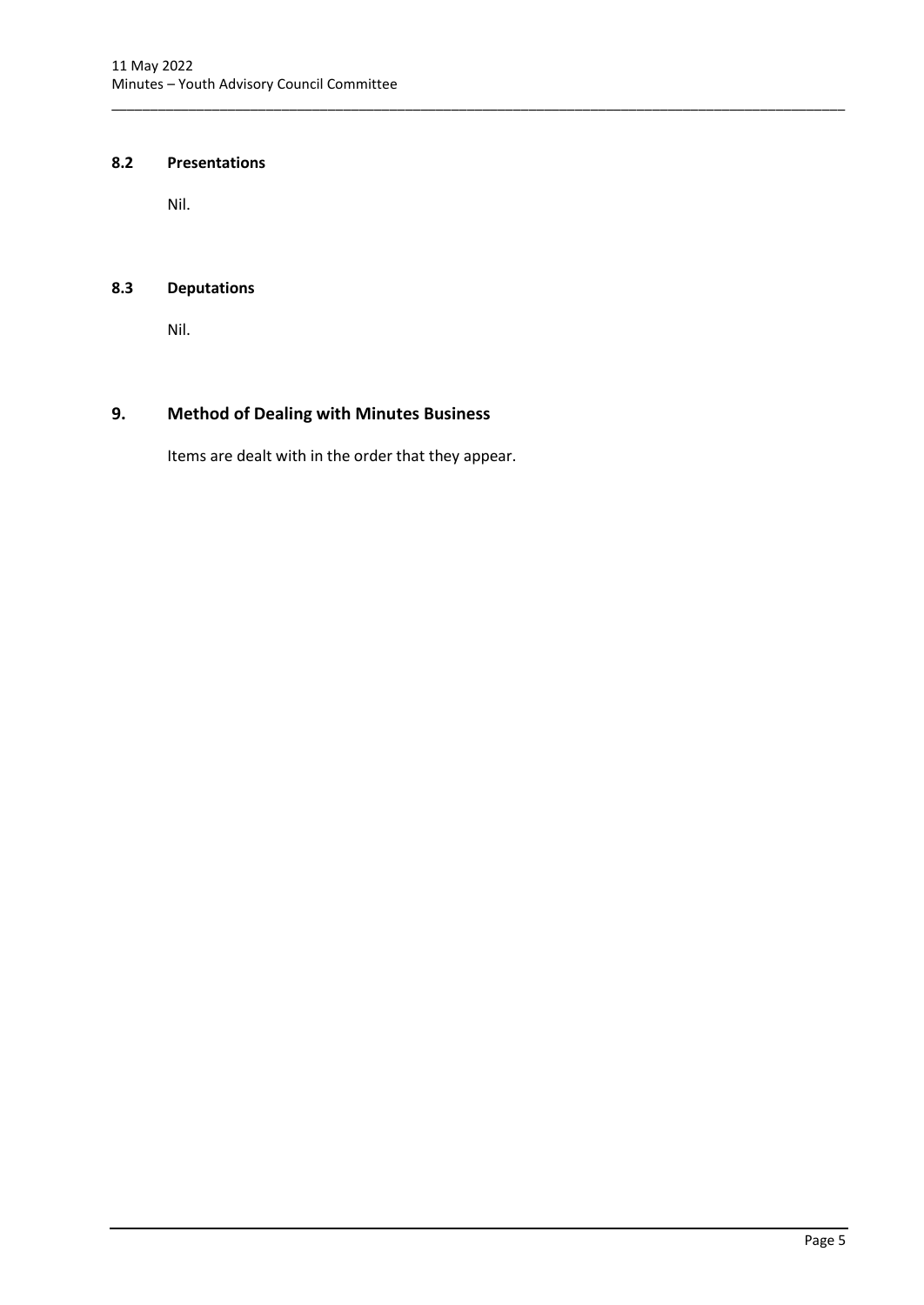#### <span id="page-8-0"></span>**10. Reports**

#### <span id="page-8-1"></span>**10.1 Resignation of Youth Advisory Council Committee member**

| <b>File Ref:</b>            | COB/526                                                 |          |                             |  |
|-----------------------------|---------------------------------------------------------|----------|-----------------------------|--|
| <b>Applicant/Proponent:</b> | Internal                                                |          |                             |  |
| <b>Responsible Officer:</b> | Danika Stevenson, Senior Community Partnerships Officer |          |                             |  |
| <b>Responsible Manager:</b> | Elizabeth Denniss, Manager Community Connection         |          |                             |  |
| <b>Executive:</b>           | Gary Barbour, Director Sustainable Communities          |          |                             |  |
| <b>Authority/Discretion</b> | Advocacy                                                |          | Review                      |  |
|                             | Executive/Strategic                                     |          | Quasi-Judicial              |  |
|                             | Legislative                                             | $\times$ | <b>Information Purposes</b> |  |
| <b>Attachments:</b>         | Appendix 1: Resignation - Ashlee Piper                  |          |                             |  |

\_\_\_\_\_\_\_\_\_\_\_\_\_\_\_\_\_\_\_\_\_\_\_\_\_\_\_\_\_\_\_\_\_\_\_\_\_\_\_\_\_\_\_\_\_\_\_\_\_\_\_\_\_\_\_\_\_\_\_\_\_\_\_\_\_\_\_\_\_\_\_\_\_\_\_\_\_\_\_\_\_\_\_\_\_\_\_\_\_\_\_\_\_\_\_

#### **Summary**

The purpose of this report is to note the resignation of Ashlee Piper from the Youth Advisory Council Committee.

#### **Executive Recommendation**

That the Youth Advisory Council Committee request that Council:

- 1. Accept the resignation of Ashlee Piper from the Youth Advisory Council Committee.
- 2. Request the Chief Executive Officer formally thanks Ashlee Piper for her contribution in writing.
- 3. Endorse the advertisement of the vacant position.

*Voting Requirement: Simple Majority* 

#### **Strategic Relevance**

| Theme 1       | Our community and culture                                               |
|---------------|-------------------------------------------------------------------------|
| Goal          | A safe, healthy and cohesive community, with a rich cultural life, and  |
|               | supportive social environment                                           |
| Objective 1.6 | A community that provides for the particular needs of the young and the |
|               | old                                                                     |

#### **Regional Impact Statement**

The Youth Advisory Council Committee comprises of members from the Greater Bunbury region to represent surrounding shires of Capel, Dardanup and Harvey.

#### **Background**

Ashlee Piper was appointed to the YAC Committee by Bunbury City Council at the Ordinary Council Meeting held on 2 November 2021. This was the last nomination period for the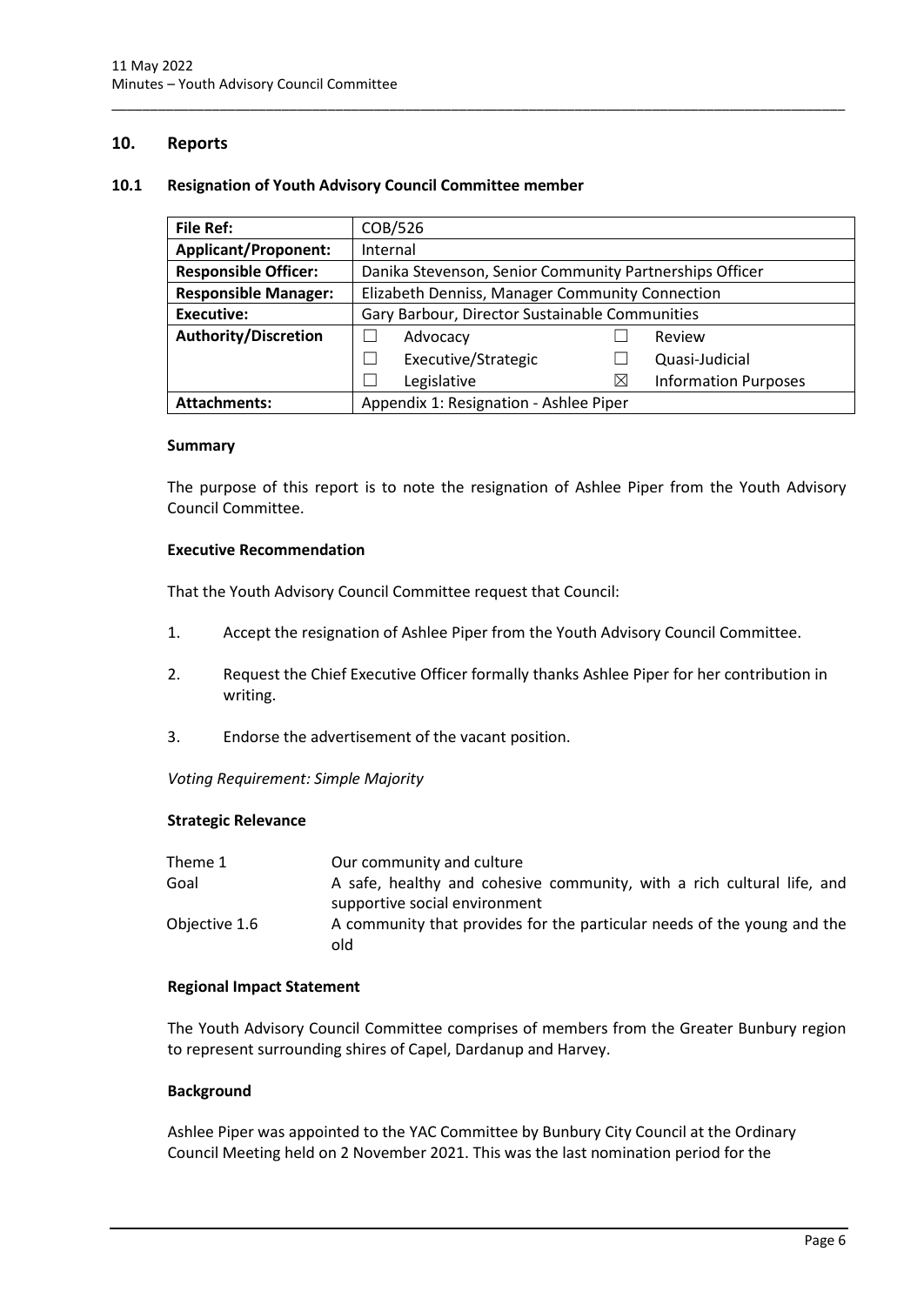Committee, to which four positions remained vacant. Therefore, there will now be five vacancies on the YAC Committee.

\_\_\_\_\_\_\_\_\_\_\_\_\_\_\_\_\_\_\_\_\_\_\_\_\_\_\_\_\_\_\_\_\_\_\_\_\_\_\_\_\_\_\_\_\_\_\_\_\_\_\_\_\_\_\_\_\_\_\_\_\_\_\_\_\_\_\_\_\_\_\_\_\_\_\_\_\_\_\_\_\_\_\_\_\_\_\_\_\_\_\_\_\_\_\_

#### **Council Policy Compliance**

Not applicable.

#### **Legislative Compliance**

*Local Government Act 1995.* 

#### **Officer Comments**

Ashlee Piper tendered her resignation on 21 April (**attached** at Appendix 1).

Information about the nomination period will be provided at the next YAC Committee meeting.

#### **Analysis of Financial and Budget Implications**

The advertisement of vacant positions will be handled through the operational budget allocated to the Youth Advisory Council Committee.

#### **Community Consultation**

Not applicable.

#### **Councillor/Officer Consultation**

Not applicable.

#### **Applicant Consultation**

Not applicable.

#### **Timeline: Council Decision Implementation**

A report will be prepared for the Ordinary Council Meeting held on 7 June 2022.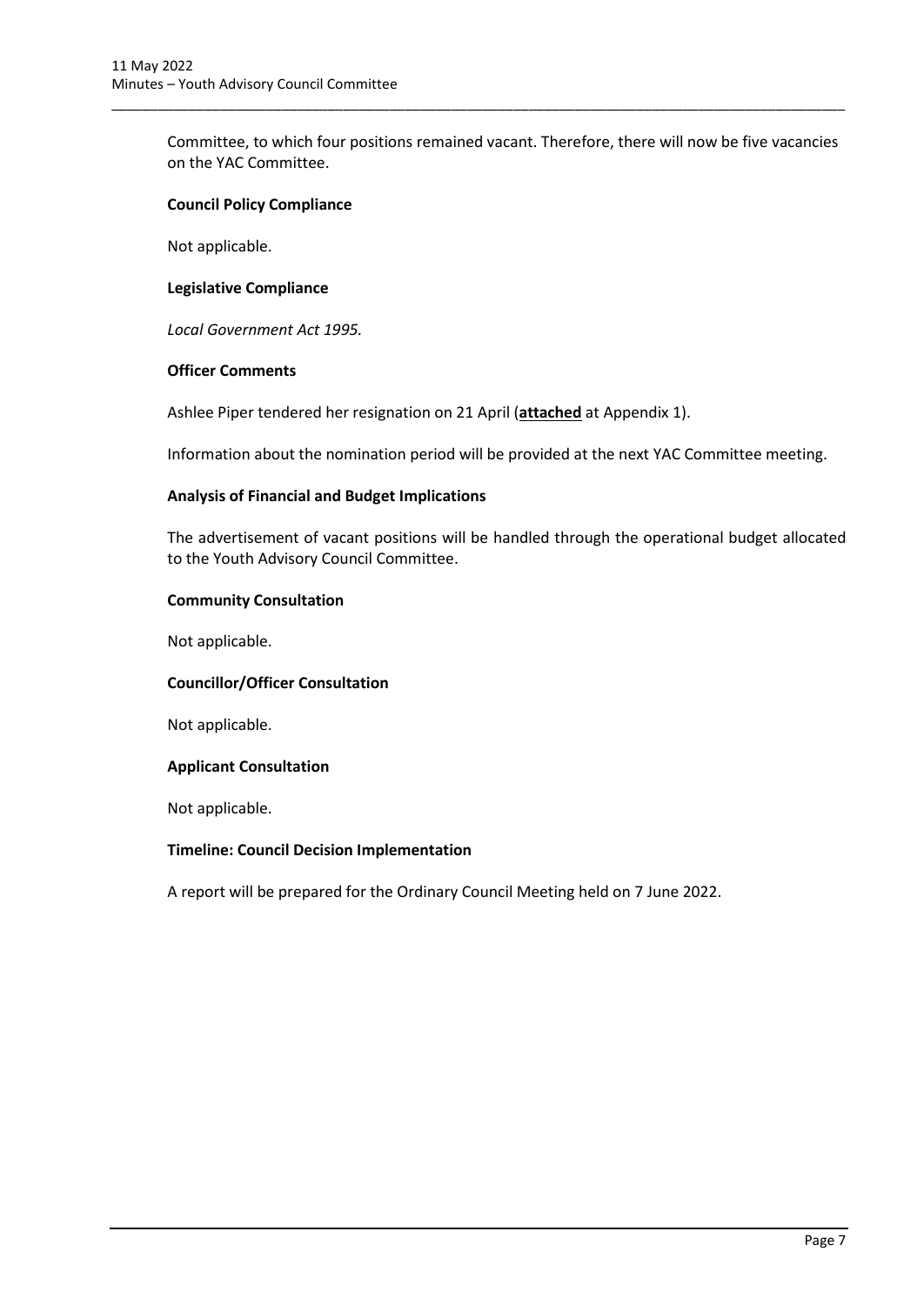# **Outcome of the Meeting held 11 May 2022**

The recommendation (as printed) was moved Bella Burgemeister, seconded Daisy Pilsworth.

\_\_\_\_\_\_\_\_\_\_\_\_\_\_\_\_\_\_\_\_\_\_\_\_\_\_\_\_\_\_\_\_\_\_\_\_\_\_\_\_\_\_\_\_\_\_\_\_\_\_\_\_\_\_\_\_\_\_\_\_\_\_\_\_\_\_\_\_\_\_\_\_\_\_\_\_\_\_\_\_\_\_\_\_\_\_\_\_\_\_\_\_\_\_\_

| <b>Committee Decision</b>                      |                                                                 |                                                                                                      |  |
|------------------------------------------------|-----------------------------------------------------------------|------------------------------------------------------------------------------------------------------|--|
|                                                | That the Youth Advisory Council Committee request that Council: |                                                                                                      |  |
|                                                | 1.<br>Committee.                                                | Accept the resignation of Ashlee Piper from the Youth Advisory Council                               |  |
|                                                | 2.                                                              | Request the Chief Executive Officer formally thanks Ashlee Piper for her<br>contribution in writing. |  |
|                                                | 3.                                                              | Endorse the advertisement of the vacant position.                                                    |  |
| CARRIED<br>5 votes "for" / Nil votes "against" |                                                                 |                                                                                                      |  |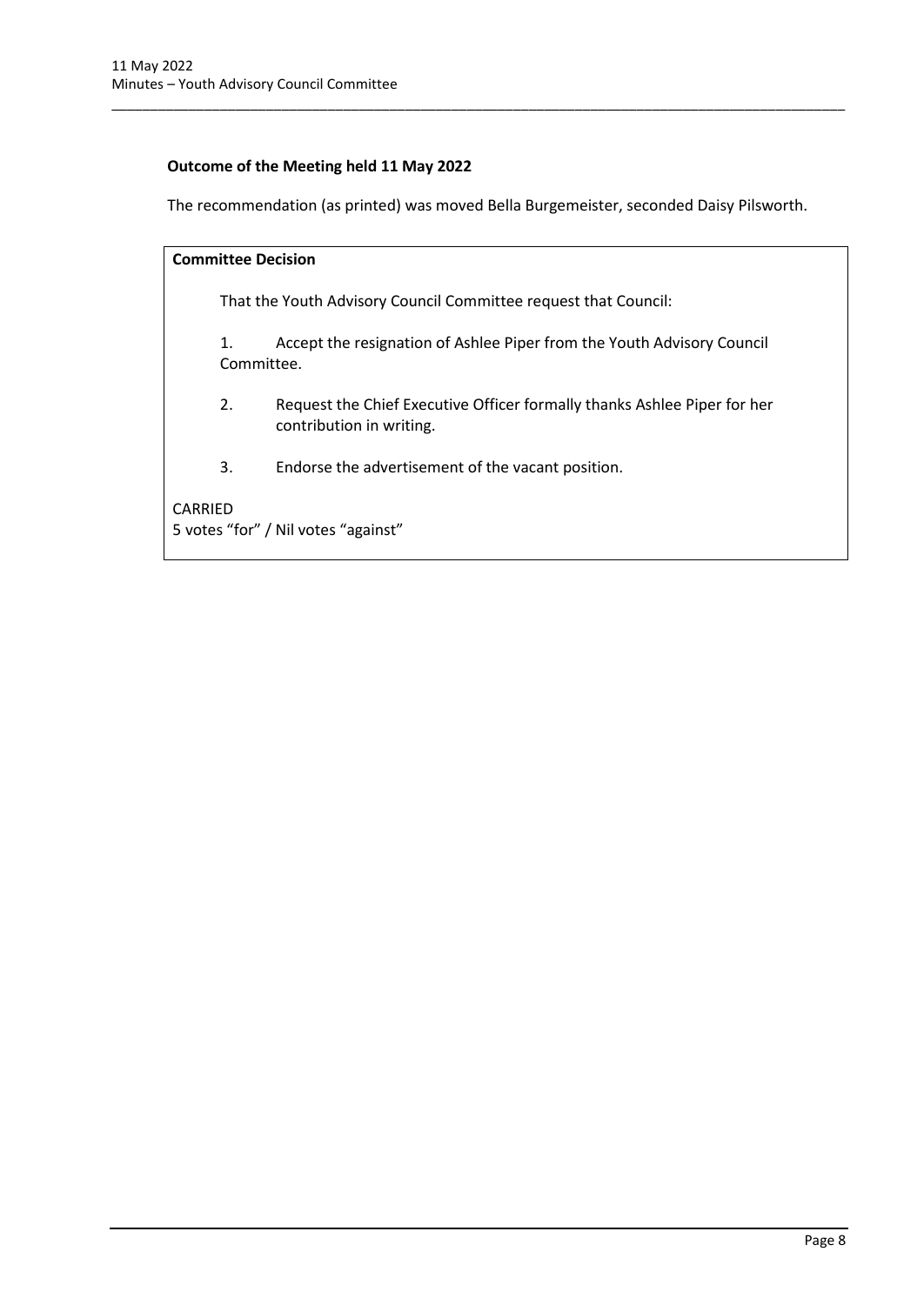#### <span id="page-11-0"></span>**10.2 Youth Precinct Name**

| <b>File Ref:</b>                                                          | COB/526 and COB/1749                                    |  |                             |  |
|---------------------------------------------------------------------------|---------------------------------------------------------|--|-----------------------------|--|
| <b>Applicant/Proponent:</b>                                               | Internal                                                |  |                             |  |
| <b>Responsible Officer:</b>                                               | Danika Stevenson, Senior Community Partnerships Officer |  |                             |  |
| <b>Responsible Manager:</b>                                               | Elizabeth Denniss, Manager Community Connection         |  |                             |  |
| <b>Executive:</b>                                                         | Gary Barbour, Director Sustainable Communities          |  |                             |  |
| <b>Authority/Discretion</b>                                               | ⊠<br>Advocacy                                           |  | Review                      |  |
|                                                                           | Executive/Strategic                                     |  | Quasi-Judicial              |  |
|                                                                           | Legislative                                             |  | <b>Information Purposes</b> |  |
| Confidential Appendix CRUSC-1: Youth Precinct Name<br><b>Attachments:</b> |                                                         |  |                             |  |
|                                                                           | Appendix 2: Youth Precinct Engagement Project Plan      |  |                             |  |
|                                                                           | Appendix 3: Youth Precinct Stakeholder Analysis         |  |                             |  |

\_\_\_\_\_\_\_\_\_\_\_\_\_\_\_\_\_\_\_\_\_\_\_\_\_\_\_\_\_\_\_\_\_\_\_\_\_\_\_\_\_\_\_\_\_\_\_\_\_\_\_\_\_\_\_\_\_\_\_\_\_\_\_\_\_\_\_\_\_\_\_\_\_\_\_\_\_\_\_\_\_\_\_\_\_\_\_\_\_\_\_\_\_\_\_

#### **Summary**

The purpose of this report is for the Youth Advisory Council Committee to present the recommended name for the Youth Precinct for endorsement by Council.

#### **Executive Recommendation**

That the Youth Advisory Council (YAC) Committee:

- 1. Endorse the name (**attached** at Confidential Appendix CRUSC-1) as the official name for the Youth Precinct.
- 2. Recommend to Council that the name be adopted as the name for the Youth Precinct and unveiled at the facility's opening event.

*Voting Requirement: Simple Majority* 

#### **Strategic Relevance**

| Theme 1       | Our community and culture.                                                                                                                             |
|---------------|--------------------------------------------------------------------------------------------------------------------------------------------------------|
| Goal          | A safe, healthy and cohesive community, with a rich cultural life, and<br>supportive social environment.                                               |
| Objective 1.4 | Arts, culture, heritage and events that enrich our understanding and<br>enjoyment of life, celebrate our identity and bring the community<br>together. |
| Objective 1.6 | A community that provides for the particular needs of the young and the<br>old.                                                                        |

#### **Regional Impact Statement**

The Youth Precinct will become a destination park and drawcard for locals and tourists alike. The precinct is a central location for young people to socialise and interact with other young people in the Bunbury Geographe region. The name uses Noongar language which is the local language of traditional owners.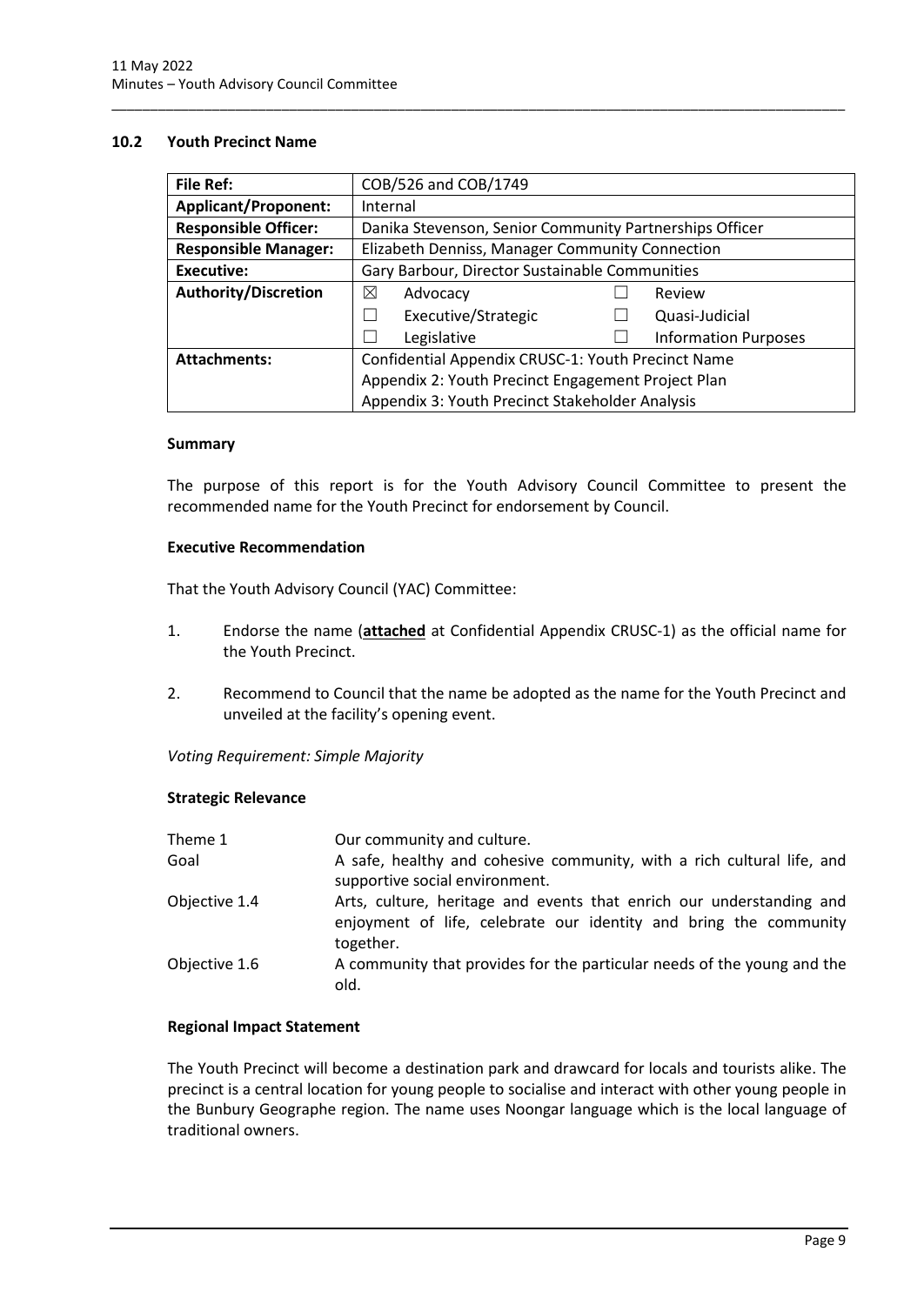#### **Background**

The YAC was appointed as the Steering Committee for the community engagement portion of the Youth Precinct at the 16 April 2019 Ordinary Council Meeting (Council Decision 034/19), with informal discussions identifying the naming of the Youth Precinct as a key community engagement project.

\_\_\_\_\_\_\_\_\_\_\_\_\_\_\_\_\_\_\_\_\_\_\_\_\_\_\_\_\_\_\_\_\_\_\_\_\_\_\_\_\_\_\_\_\_\_\_\_\_\_\_\_\_\_\_\_\_\_\_\_\_\_\_\_\_\_\_\_\_\_\_\_\_\_\_\_\_\_\_\_\_\_\_\_\_\_\_\_\_\_\_\_\_\_\_

The Youth Precinct began construction in September 2021 and is anticipated for completion in mid-June 2022.

#### **Council Policy Compliance**

*Naming Convention Council Policy.* 

#### **Legislative Compliance**

*Local Government Act 1995.* 

#### **Officer Comments**

The City developed a community engagement plan (**attached** at Appendix 2) which included identifying key stakeholders and their level of involvement in this project (**attached** at Appendix 3) to ensure the name resonated across all stakeholders and user groups

The process began with research into the history of the area and stories from local Elders as well as identifying the three key stakeholder pillars – youth, skateboarding and Aboriginal community. There was a strong focus on continually looping back to stakeholders and providing meaningful engagement rather than a once-off consultation. This resulted in all stakeholders feeling connected and satisfied with the final name (**attached** at CRUSC-1).

The intention is to reveal the name at ribbon-cutting event (date TBC depending on completion date but estimated for mid-June) accompanied by storytelling about both the history and the engagement process.

The engagement process uncovered significant stories and history of the land, to which the team is hoping to capture and share in the opening events for the precinct. The engagement identified that an area of land within Luciana Park was land named "Didinup". Elders advised the name of the land was not to be changed and the Youth Precinct name would be an addition to the land name. It was agreed a plaque or sign would be displayed to highlight the traditional name given to the area.

#### **Analysis of Financial and Budget Implications**

Not applicable.

#### **Community Consultation**

The City developed a community engagement plan (**attached** at Appendix 2) and conducted a stakeholder analysis (**attached** at Appendix 3) to ensure the name resonated with community and was endorsed by key stakeholders.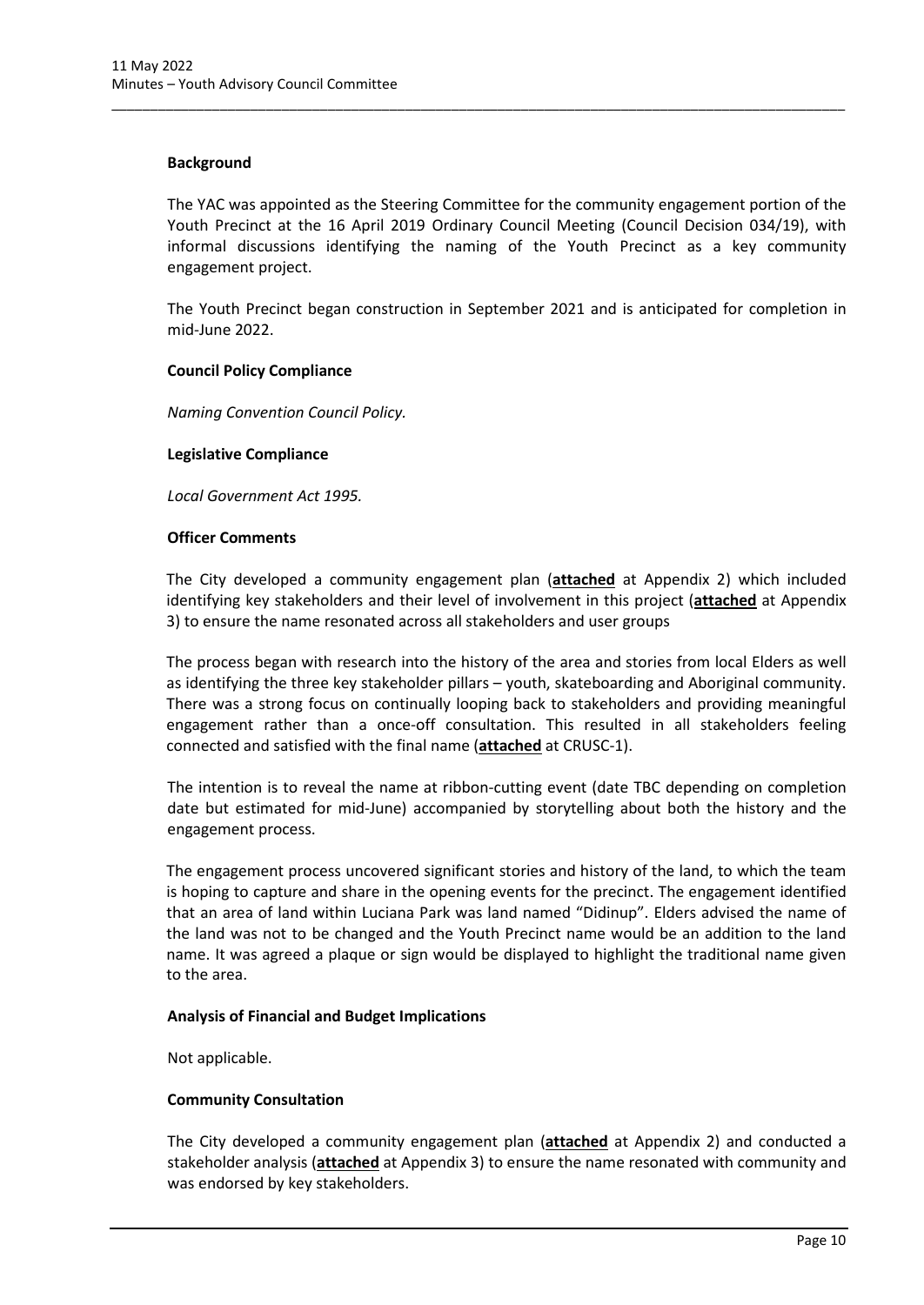#### **Councillor/Officer Consultation**

Not applicable.

#### **Applicant Consultation**

Not applicable.

#### **Timeline: Council Decision Implementation**

A report will be prepared for the Ordinary Council Meeting held on 7 June 2022.

#### **Outcome of the Meeting held 11 May 2022**

The recommendation (as printed) was moved Bella Burgemeister, seconded Rylee Hewitt.

\_\_\_\_\_\_\_\_\_\_\_\_\_\_\_\_\_\_\_\_\_\_\_\_\_\_\_\_\_\_\_\_\_\_\_\_\_\_\_\_\_\_\_\_\_\_\_\_\_\_\_\_\_\_\_\_\_\_\_\_\_\_\_\_\_\_\_\_\_\_\_\_\_\_\_\_\_\_\_\_\_\_\_\_\_\_\_\_\_\_\_\_\_\_\_

#### **Committee Decision**

That the Youth Advisory Council (YAC) Committee:

- 1. Endorse the name (**attached** at Confidential Appendix CRUSC-1) as the official name for the Youth Precinct.
- 2. Recommend to Council that the name be adopted as the name for the Youth Precinct and unveiled at the facility's opening event.

CARRIED 5 votes "for" / Nil votes "against"